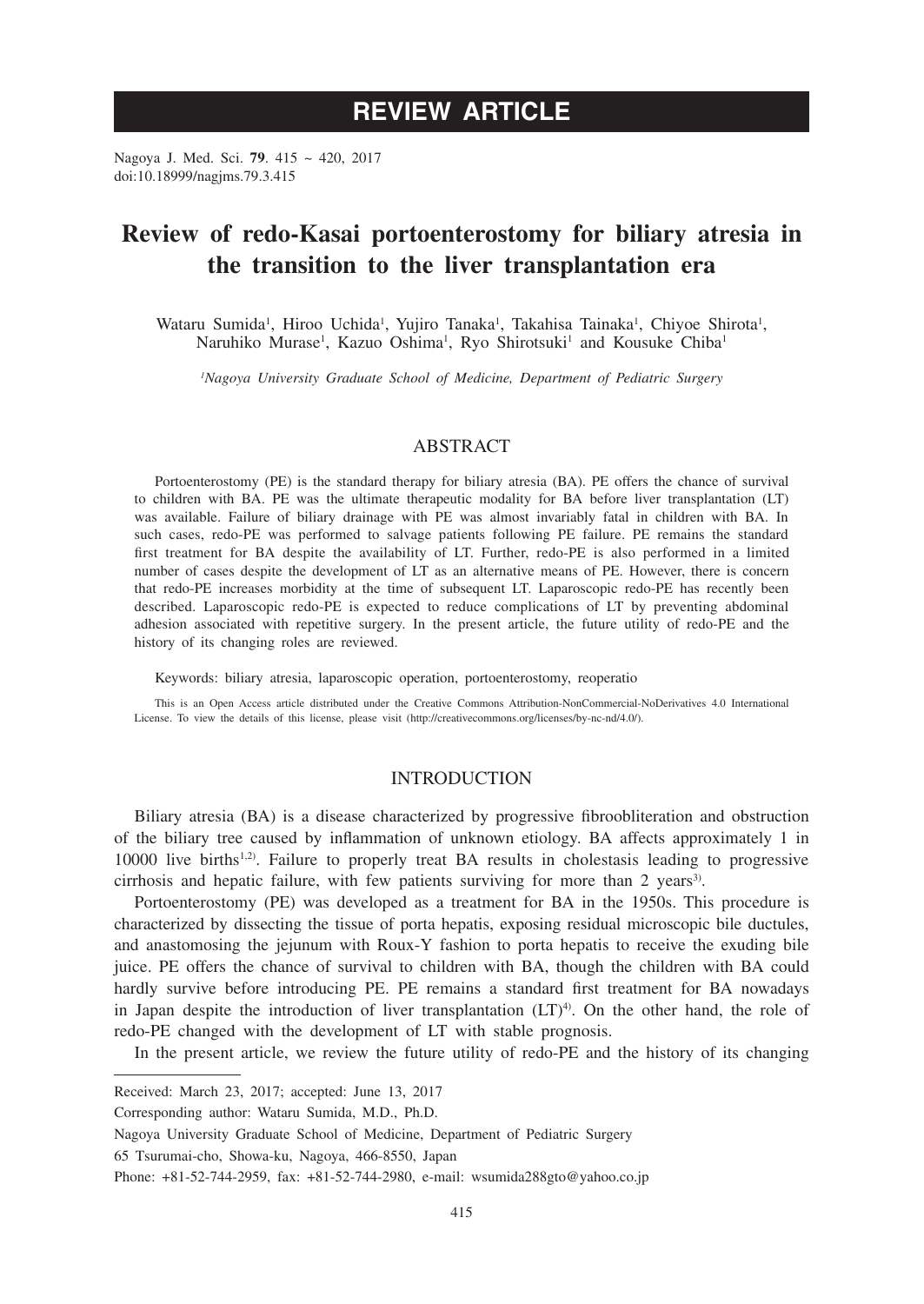roles. The target articles were searched in Pubmed with "biliary atresia + portoenterostomy + reoperation" as searching words and the articles about the review of reoperation of PE in BA were chosen.

### *Redo-PE during the pre-transplantation period*

In Japan, LT was developed as the ultimate therapeutic modality for BA in the 1990s, with PE the only option for to salvaging children with BA before this time<sup>5)</sup>. Therefore, failure of biliary drainage following PE was almost invariably fatal in children with BA. Pediatric surgeons therefore had to struggle with redo-PE when the first PE procedures failed to achieve sufficient bile drainage.

Altman reviewed cases of redo-PE at his institution. According to his review, seven patients underwent redo-PE, with resolution of jaundice in two (29%) patients. However, its prognostic factor was not described<sup>6</sup>. Saito *et al.* described the outcomes of redo-PE. Twenty-nine (60%) of 48 patients with BA underwent redo-PE with good bile excretion and survival observed in 3 (10%) out of 29 cases<sup>7</sup>.

Around this period, enterostomy tended to be created in Roux-Y limb. The amount of bile drainage could be observed in patients who underwent this procedure. Suruga *et al.* reviewed 33 (25%) redo-PE cases out of 132 cases of BA after PE cases. According to their report, 16 (48%) out of 33 patients were not observed to have bile excretion after the first PE. Only three (19%) out of 16 cases achieved complete resolution of jaundice after redo-PE and all underwent redo-PE by the age of 4 months. The remaining 17 (52%) cases had adequate bile excretion after the first PE for a certain period followed by cessation of bile flow. Four (24%) out of 17 patients achieved complete resolution of jaundice, and all four had bile flow of greater than 40 ml a day. Further analysis revealed that two conditions were required to obtain bile flow of greater than 40 ml a day: 1) bile excretion of more than 40 ml a day for more than 30 days after the first PE; and 2) redo-PE performed within 30 days after the cessation of bile flow<sup>8)</sup>. A separate study reported 11 (46%) out of 24 cases of redo-PE, with biliary excretion of more than 50 ml per day observed in 4  $(36%)$  out of 11 cases<sup>9</sup>.

As the creation of an enterostomy at the Roux-Y limb is rare in the current technique, it is not possible to measure the amount of bile flow directly. Accordingly, the time required to determine the need for redo-PE may be considerable.

Redo-PE has been evaluated based on the reduction of jaundice after the first PE. Eighteen (18%) of 100 cases treater with PE underwent redo-PE. The cases of redo-PE were divided into two groups depending on whether the disappearance of jaundice was achieved after the first PE. Eight (73%) out of 11 cases whose jaundice initially resolved after the first PE achieved jaundice-free status after redo-PE, whereas only one (14%) out of seven cases where the first PE failed achieved jaundice-free status<sup>10</sup>. A separate study also reported similar results with 18 (5%) out of 353 cases of BA requiring redo-PE. Five (63%) out of eight patients in the jaundice clearance group achieved jaundice-free status after redo-PE and only 1 (10%) out of 10 cases in the failed group achieved jaundice-free status $11$ .

The results of these studies indicate that cases where jaundice does not resolve after the first PE appear to have poor outcomes. Table 1 summarizes the results of these studies from the viewpoint of whether the first PE was successful (ie, disappearance of jaundice).

#### *Redo-PE in the era of liver transplantation*

In Japan, LT from cadaveric donors had not been performed due to the lack of the donors or the cultural background. Therefore, LT from living donors has been developed as an alternative solution. In 1989, the first living donor LT for BA was performed by Nagasue<sup>12)</sup>. Inomata *et al.*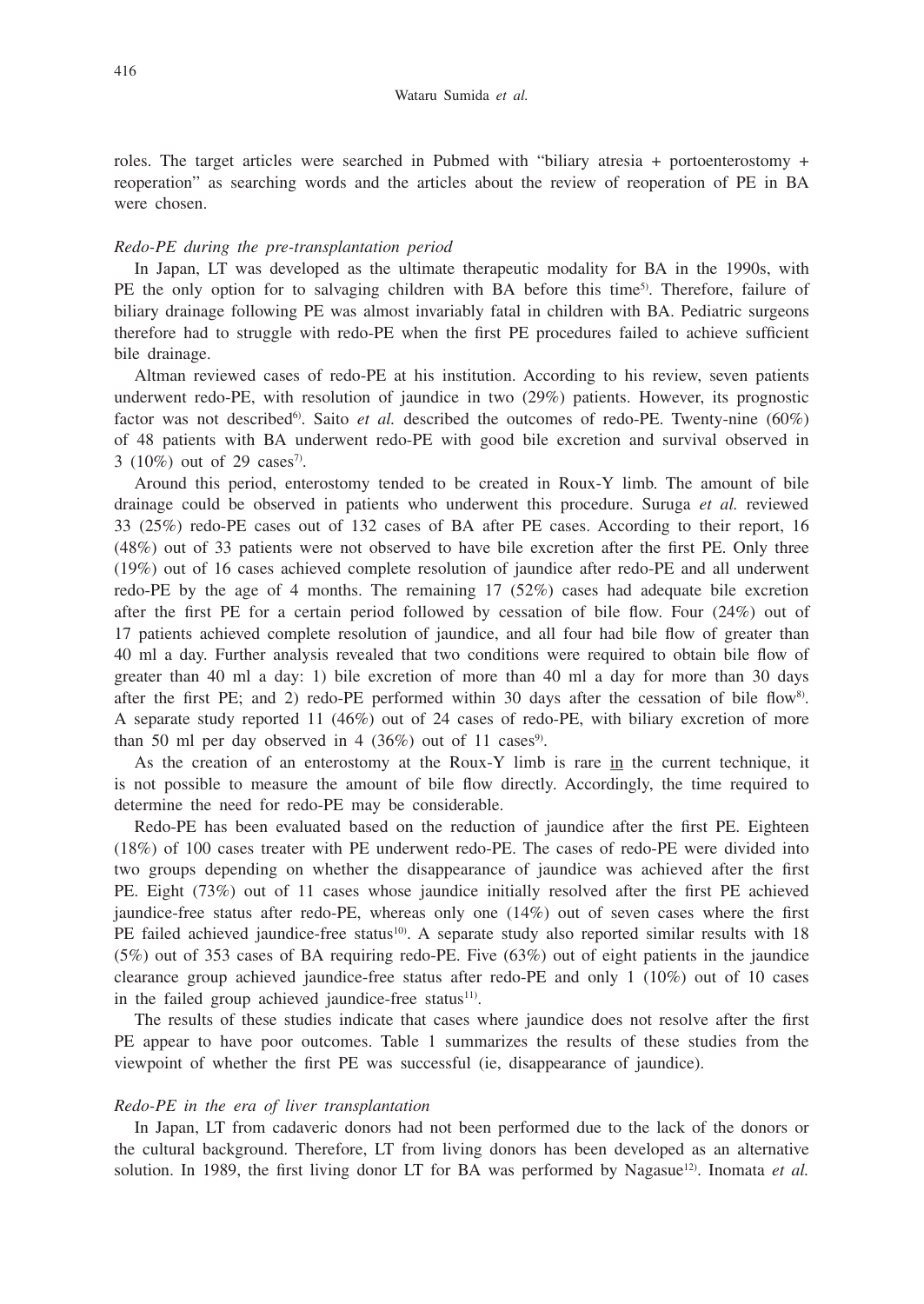| Reference | Redo-PE<br>(n) | Successful<br>redo-PE<br>(n) | Successful<br>first PE | Total<br>redo-PE<br>(n) | Successful<br>redo-PE<br>(n) | $\%$ | P-value      |  |
|-----------|----------------|------------------------------|------------------------|-------------------------|------------------------------|------|--------------|--|
| $[7]$     | 29             | $\mathfrak{Z}$               | Yes                    | $\theta$                | $\overline{0}$               |      |              |  |
|           |                |                              | No                     | 29                      | 3                            | 10.3 |              |  |
| $[8]$     | 33             | $\tau$                       | Yes                    | 16                      | 3                            | 18.8 | $\mathbf{1}$ |  |
|           |                |                              | N <sub>o</sub>         | 17                      | $\overline{4}$               | 23.5 |              |  |
| $[10]$    | $18\,$         | $\overline{9}$               | Yes                    | 11                      | 8                            | 72.7 | $0.02\,$     |  |
|           |                |                              | N <sub>0</sub>         | $\tau$                  | $\mathbf{1}$                 | 14.3 |              |  |
| $[11]$    | 18             | 6                            | Yes                    | 8                       | 5                            | 62.5 | 0.03         |  |
|           |                |                              | No                     | 10                      | $\mathbf{1}$                 | 10.0 |              |  |
| $[5]$     | 27             | 5                            | Yes                    | 21                      | 5                            | 23.8 | 0.25         |  |
|           |                |                              | N <sub>o</sub>         | 6                       | $\theta$                     | 0.0  |              |  |
| $[13]$    | 25             | 5                            | Yes                    | $\overline{4}$          | $\overline{2}$               | 50.0 | 0.17         |  |
|           |                |                              | N <sub>o</sub>         | 21                      | 3                            | 14.3 |              |  |
| $[15]$    | 10             | $\overline{4}$               | Yes                    | 10                      | $\overline{4}$               | 40.0 |              |  |
|           |                |                              | N <sub>o</sub>         | $\Omega$                | $\overline{0}$               |      |              |  |
| $[18]$    | 46             | $\tau$                       | Yes                    | 22                      | 6                            | 27.3 | 0.04         |  |
|           |                |                              | N <sub>o</sub>         | 24                      | $\mathbf{1}$                 | 4.2  |              |  |
| $[19]$    | 22             | $\overline{7}$               | Yes                    | 6                       | 3                            | 50.0 | 0.27         |  |
|           |                |                              | N <sub>0</sub>         | 16                      | $\overline{4}$               | 25.0 |              |  |
| total     | 228            | 53                           | Yes                    | 98                      | 36                           | 36.7 | < 0.0001     |  |

**Table 1** The success rate of redo-PE from the viewpoint of whether the first PE was successful

Almost all studies report that cases where jaundice had not disappeared by the first PE appeared to have poor outcomes. Statistical analysis was performed with Fisher's exact test.

reviewed and compared their case experience divided into two groups according to the date of the first PE. Thirty-five cases underwent PE before 1989 and 20 (57%) out of 35 cases underwent redo-PE. As a result, 3 (15%) out of 20 cases survived without transplantation. Among the cases that underwent PE after 1990, 7 (28%) out of 25 cases underwent redo-PE and 2 (29%) out of seven cases survived without transplantation. Furthermore, it was also reported that no patient survived without LT after redo-PE in cases where bile flow had not been sufficient after the first PE<sup>5)</sup>.

According to the report by Hasegawa *et al.*, 31 out of 91 cases underwent redo-PE. However, it is unclear whether the tendency toward redo-PE was changed after LT became available. In this report, 25 cases of redo-PE were reviewed. The results of the first PE was compared in these 25 cases. Four out of 25 cases achieved resolution of jaundice after the first PE and 2 (50%) out of four underwent successful redo-PE. On the other hand, only 3 (14%) out of the 21 cases with failure of the first PE became anicteric after redo-PE13).

Bondoc *et al.* reviewed 181 cases of BA. Sixty-four out of 181 cases survived after the first PE and 24 (13%) out of 181 cases underwent redo-PE. As a result, 11 (46%) out of 24 cases achieved native liver survival<sup>14)</sup>. According to a review by Mendoza *et al.*, 10 (10%) out of 102 cases underwent redo-PE and 4 (40%) out of 10 case achieved native liver survival15).

Table 1 summarizes the results of these reports from the viewpoint of whether the first PE was successful. The results of these reports indicate that cases where jaundice had not disappeared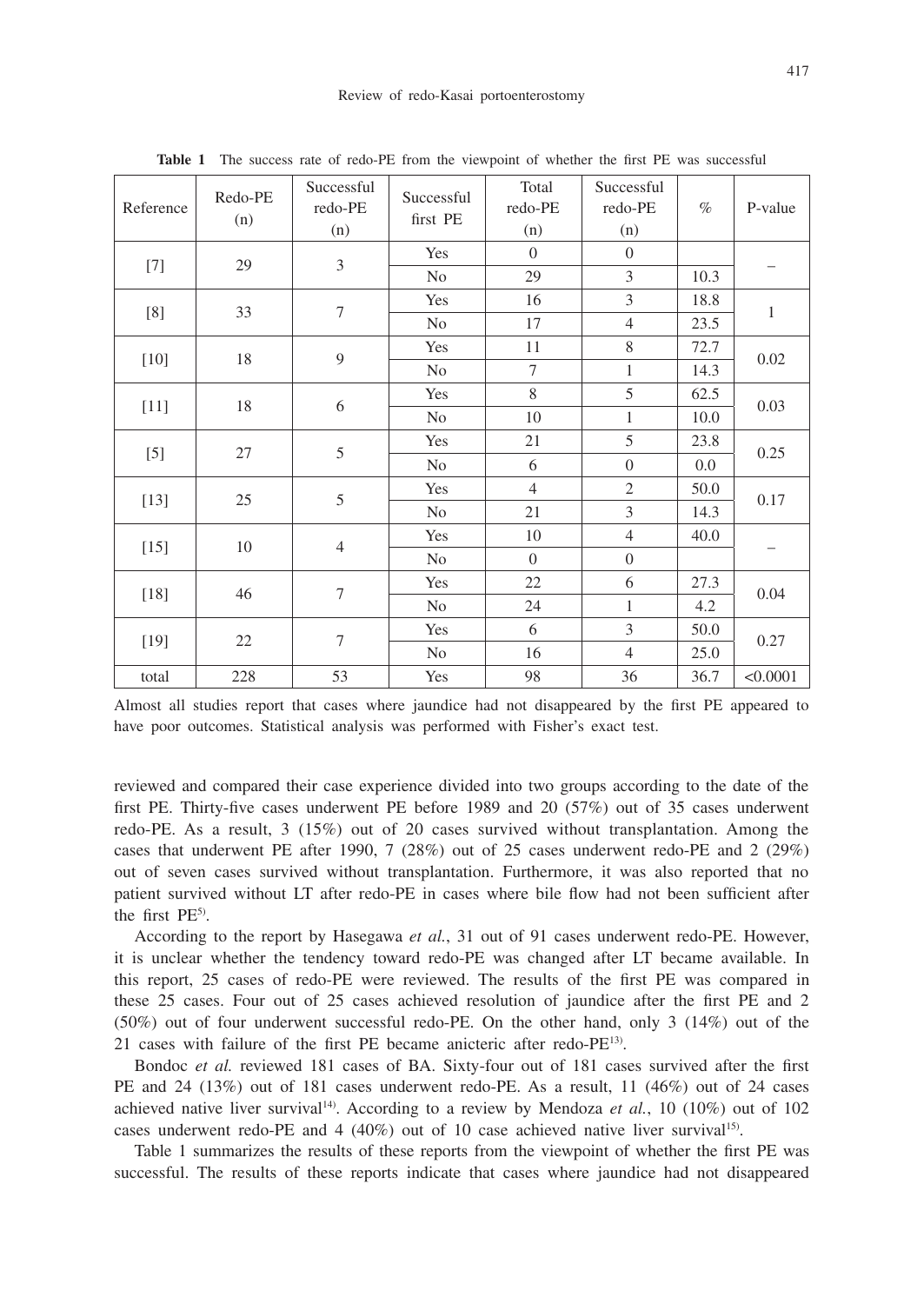| Reference | Redo-PE<br>(n) | Successful<br>redo-PE<br>(n) | Age at operation (days) |                |         |         |
|-----------|----------------|------------------------------|-------------------------|----------------|---------|---------|
|           |                |                              | Redo-PE                 |                |         | P-value |
|           |                |                              |                         | <b>Success</b> | Failure |         |
| [6]       | 7              | 2                            | First PE                | 62             | 60      | 0.84    |
|           |                |                              | Redo-PE                 | 97.5           | 104     | 0.55    |
| [9]       | 11             | $\overline{4}$               | First PE                | 70             | 72.5    | 0.75    |
|           |                |                              | Redo-PE                 | 117.5          | 131     | 0.67    |
| [11]      | 18             | 9                            | First PE                | 55.5           | 68      | 0.28    |
|           |                |                              | Redo-PE                 | 254.5          | 138.5   | 0.51    |
| [15]      | 10             | $\overline{4}$               | First PE                | 44             | 61.5    | 0.20    |
|           |                |                              | redo-PE                 | 161.5          | 106     | 0.52    |

**Table 2** Median age at the first PE and redo-PE from the viewpoint of whether the redo-PE was successful or not

The median age at the time of both operations had no effect on the success or failure of the redo-PE. Statistical analysis was performed with the Mann–Whitney U test using the data described in each report.

after the first PE appeared to have poor outcomes  $(p < 0.0001)$ . Table 2 indicates the median age at the first PE and redo-PE from the viewpoint of whether the redo-PE was successful or not. The median ages at both operations appeared to have no effect on the success or failure of redo-PE.

Regarding the tendency for redo-PE in the pre-LT period, the proportion of cases requiring redo-PE has been decreasing and its success rate has been increasing. This finding is thought to be attributable to the development of LT as an alternative means of treating BA and applying redo-PE to only select cases. The indication for redo-PE is limited to cases such as acute development of jaundice after a successful first PE or cases with recurrent cholangitis.

On the other hand, previous discussion regarding redo-PE has been more focused on the impact on subsequent LT than success rate or prognostic factors as LT becomes more common. Compared with patients who did not undergo redo-PE, redo-PE cases tended to have higher blood loss per weight<sup>16,17</sup>), higher transfusion volumes per weight<sup>16,17</sup>), longer operative time<sup>14,17</sup>), longer cold ischemic time<sup>17</sup>), and more frequent bowel perforation<sup>16,17</sup>). However, the overall survival rate did not significantly differ<sup>14,16,17</sup>). These differences appeared to be due to intraabdominal adhesions after multiple surgeries.

#### *Long term prognosis*

The actual prognosis of patients following redo-PE has been described in a few articles. Nakamura *et al.* reviewed 46 cases of redo-PE from five hospitals. Their cases were divided into two groups according to whether the resolution of jaundice had been achieved following the first PE. Twenty-two cases were assigned to the successful first PE group and 6 (27%) out of 22 cases achieved anicteric survival with their native liver. The first PE failed in the remaining 24 cases. Only one out of 24 cases survived with their native liver without jaundice. However, six out of seven cases surviving with their native liver without jaundice had multiple morbidities associated with BA such as recurrent cholangitis, portal hypertension, or hypersplenism. The likelihood of anicteric survival with the native liver was reported as 37.5%, 24.8%, 21.7%, 16.2%, 10.8%, and 10.8% at 5, 10, 15, 20, 25, and 30 years after the first PE, respectively18).

Some reports have compared the likelihood of native liver survival in redo-PE cases compared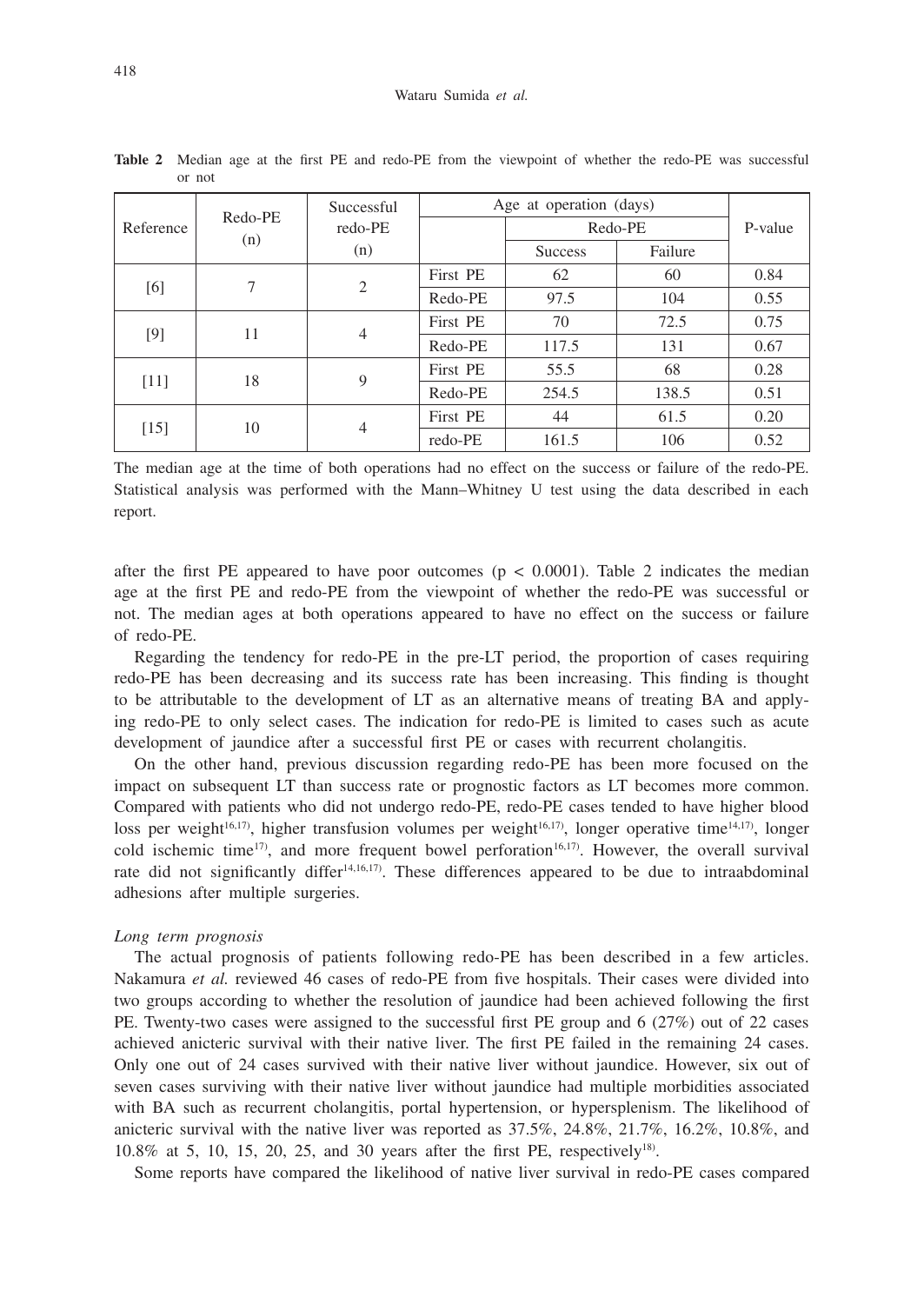to single PE cases. Shirota *et al.* reported a series of redo-PE cases. Three (50%) cases achieved anicteric survival with their native liver among six cases of successful first PE. Whereas 4 (25%) cases achieved anicteric survival with their native liver among 16 cases where the first PE failed. They described the likelihood of survival with the native liver in redo-PE cases as over 60% and to be comparable to the likelihood in cases without redo-PE19). Bondoc *et al.* reported the likelihood of survival with the native liver for redo-PE cases was higher that cases not requiring redo-PE, with survival rates of 56%, 49%, and 39% at 5, 10, and 15 years after the first PE, respectively. Whereas the corresponding rates of survival with the native liver for patients who did not undergo redo-PE were 40%, 31%, and 22%, respectively. However, no significant difference was observed between the two groups $14$ .

The prognosis after redo-PE in BA patients appears to vary between reports. However, redo-PE may be effective in selected cases.

#### *Laparoscopic redo-PE and the influence for LT*

Recently, some institutions have adopted laparoscopic PE for BA. A systematic review revealed that the prognosis of laparoscopic PE is worse than that of open surgery $^{20}$ . However, the results were only short-term and the evaluation of laparoscopic PE remains controversial.

On the other hand, laparoscopic redo-PE may be deemed effective if redo-PE is shown to increase the morbidity of subsequent liver LT due to abdominal adhesion associated with multiple surgeries. Murase *et al.* reported their case experience. Seven (35%) out of 20 cases of open redo-PE survived with their native liver, whereas 3 (75%) out of four cases of laparoscopic redo-PE survived with their native liver. However, this difference appeared to be due to the difference in follow-up period. Further, one patient underwent LT after laparoscopic redo-PE. Though this was a single case report, the time required for hepatectomy at LT was shorter than that of open redo-PE<sup>21)</sup>.

## **CONCLUSIONS**

In the period when LT was unavailable, failure of the first PE was fatal for BA patients. Therefore, the struggle to perform redo-PE was only the means of saving patients. However, as LT can be performed with consistent results, the value of redo-PE may be lower than in the past. It seems worthwhile to perform redo-PE in selected cases, e.g., cases where first PE achieved jaundice clearance, as some cases maybe be able to avoid LT. Redo-PE may increase the morbidity of subsequent LT. However, laparoscopic redo-PE may be able to minimize the influence of redo-PE on LT.

## ACKNOWLEDGEMENT

The authors have no conflict of interest to declare.

## **REFERENCE**

- 1) Shneider BL, Brown MB, Haber B, Whitington PF, Schwarz K, Squires R, *et al.* A multicenter study of the outcome of biliary atresia in the United States, 1997 to 2000. *J Pediatr*, 2006; 148: 467–474.
- 2) Ohi R. Surgical treatment of biliary atresia in the liver transplantation era. *Surg Today*, 1998; 28: 1229–1232.
- 3) Bates MD, Bucuvalas JC, Alonso MH, Ryckman FC. Biliary atresia: pathogenesis and treatment. *Semin*